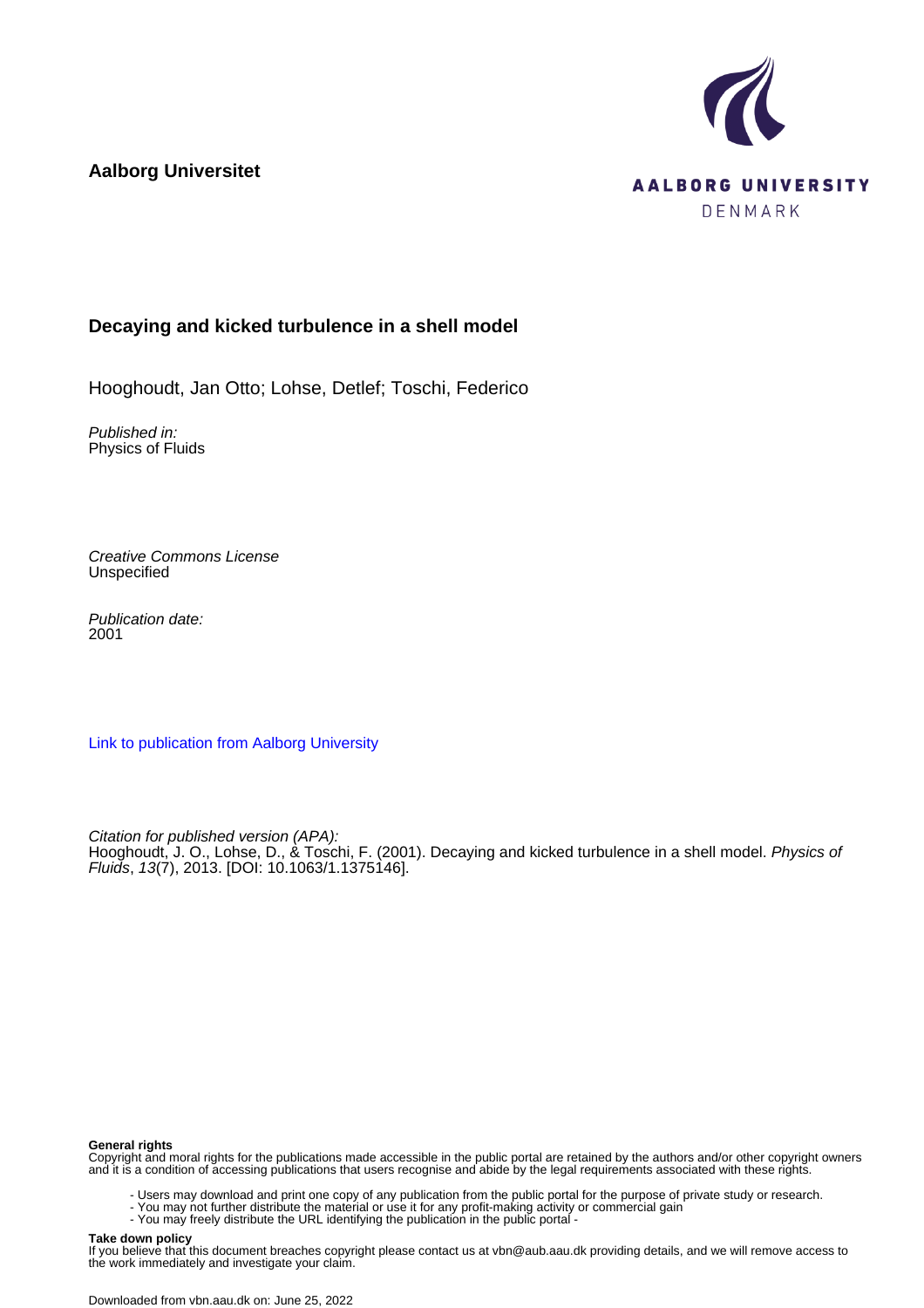# **Decaying and kicked turbulence in a shell model**

Jan-Otto Hooghoudt and Detlef Lohse<sup>a)</sup>

*Department of Applied Physics and J. M. Burgers Centre for Fluid Dynamics, University of Twente, P. O. Box 217, 7500 AE Enschede, The Netherlands*

#### Federico Toschi

*Department of Applied Physics and J. M. Burgers Centre for Fluid Dynamics, University of Twente, P. O. Box 217, 7500 AE Enschede, The Netherlands and INFM, Unita´ di Tor Vergata, Roma, Italy*

(Received 19 December 2000; accepted 4 April 2001)

Decaying and periodically kicked turbulence are analyzed within the Gledzer–Ohkitani–Yamada shell model, to allow for sufficiently large scaling regimes. Energy is transferred towards the small scales in intermittent *bursts*. Nevertheless, mean field arguments are sufficient to account for the ensemble averaged energy decay  $E(t) \sim t^{-2}$  or the parameter dependencies for the ensemble averaged total energy in the kicked case. Within numerical precision, the inertial subrange intermittency remains the same, whether the system is forced or decaying. © *2001 American Institute of Physics.* [DOI: 10.1063/1.1375146]

## **I. INTRODUCTION**

Three dimensional turbulent flows are characterized by a highly chaotic and intermittent transfer of energy from the outer length scale down to the dissipative, inner length scale. In this paper we will focus on two different kinds of turbulent flows: Decaying turbulence and periodically kicked turbulence. Both types of flow have already been analyzed within a mean field theory, $1,2$  but here we would like to focus also on intermittency effects which cannot be described in the mean field approach.<sup>3</sup>

To be more specific: With *decaying turbulence* we mean a homogeneous and isotropic turbulent flow for which forcing is ceased from some time  $t_0$  on. Therefore, eventually all the energy will be damped because of dissipative effects, but the statistical properties of the decaying turbulent field are *a priori* not clear. With periodically *kicked turbulence* we mean a turbulent field forced with short and very strong periodic pulses.

The motivation of the paper is to study the effect of nontrivial forcing on the properties of the turbulence. Most numerical or theoretical studies assume a Gaussian random noise forcing, acting on the largest scales only. But for most practical flows the forcing protocol is obviously more complex and often periodic, be it pulsed flow through a pipeline or the earth's atmosphere driven by the periodical heating through the sun. In between the kicks the turbulence is supposed to be freely decaying. Therefore an understanding of decaying turbulence is required. Beyond this, decaying turbulence is of course one of the classical examples of turbulent flow and an extended literature exists; see, e.g., Refs.  $4 - 8$ .

The aim of the paper is to explore the statistical properties of turbulence both in the decaying and kicked case. Therefore, we must have excellent statistics. This turns out to be prohibitive in a direct numerical simulation (DNS) of the Navier–Stokes equation and that is why we revert to study the problem in the context of the GOY shell model (named after Gledzer, Ohkitani, and Yamada) of turbulence<sup>9</sup> in which a scaling regime of many decades can be achieved. To our knowledge the present study is the first on the classical problem of decaying turbulence with the help of a shell model.

Shell models are defined by a set of hierarchically coupled ODEs for the velocity modes which try to reproduce the physics of the inertial subrange of the Navier–Stokes dynamics, i.e., the energy flux downscale. The dynamical equations for the GOY models read $9-12$ 

$$
\left(\frac{d}{dt} + \nu k_n^2\right)u_n = ik_n(a_nu_{n+2}u_{n+1} + b_nu_{n+1}u_{n-1} + c_nu_{n-1}u_{n-2})^* + g\,\delta_{n,0},\tag{1}
$$

were  $n=0, ..., N-1$ ,  $k_n=2^n k_0$ ,  $a_n=1$ ,  $b_n=-\delta/2$  and  $c_n$  $=$   $-(1-\delta)/4$  and the boundary conditions are  $a_{N-2} = a_{N-1}$  $= b_{N-1} = b_1 = c_1 = c_2 = 0$  in order for the GOY model to conserve the energy in the unforced and inviscid case (*g*  $= \nu = 0$ ). Traditionally, the free parameter  $\delta$  is chosen to be  $\delta$ =1/2. The values of the other parameter used were *N*  $=$  22,  $g = (1+i) \cdot 10^{-2}$ , and  $\nu = 10^{-6}$ .

#### **II. DECAYING TURBULENCE: GLOBAL PROPERTIES**

The stationary  $(i.e., forced)$  simulations of Eq.  $(1)$  were performed using fourth order Runge–Kutta with viscosity explicitly integrated. For the decay run we used the same algorithm but increased the time step keeping it 1/10 of the dissipative time scale. During the decay process indeed the dynamics becomes slower and slower and investigation of long time properties is only possible using a scheme with an adaptive time step.

a)Author to whom correspondence should be addressed; electronic mail: lohse@tn.utwente.nl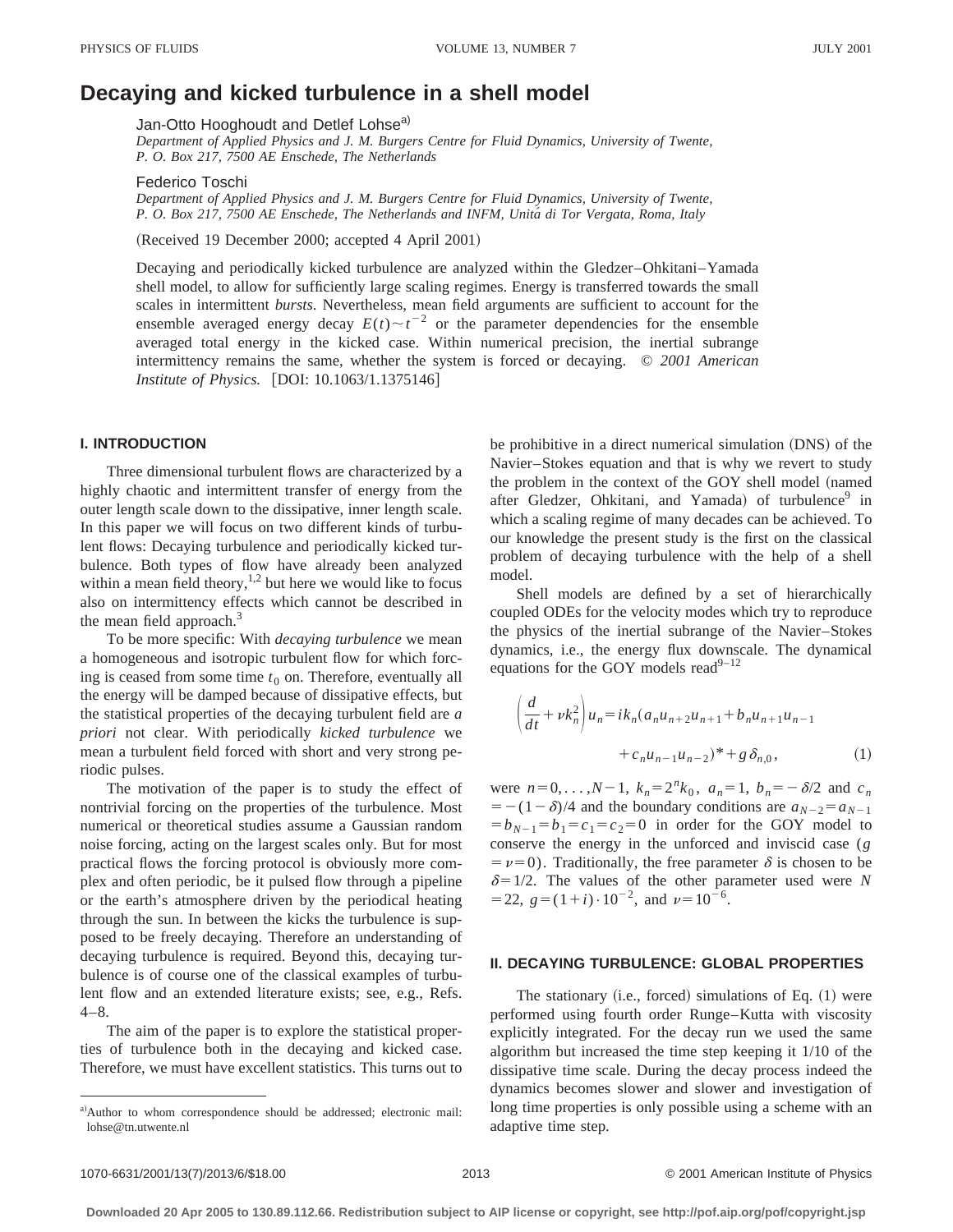

FIG. 1. Time decay of the total energy  $E(t)$  as a function of time *t* for one particular realization. Note the stepwise, self-similar behavior. The average slope  $-2$  is also shown.

We performed a very long stationary simulation of Eq.  $(1)$  from which we collected an ensemble of starting configurations ( $\sim$ 2500 independent runs) for studying the free decay of GOY turbulence. The starting configurations of the ensemble were collected after some eddy turnover time in order to be statistically independent. We let each of the starting configurations decay according to Eq. (1) (i.e., with *g*  $=0$  and all other parameters unchanged).

During the decay stage we measure the total energy  $E(t) = \sum_{n=0}^{N-1} |u_n(t)|^2$  as a function of the decay time *t* (the time elapsed from when we switched off the forcing). In Fig. 1 the decay of the total energy on a *single* run is shown, i.e., no ensemble average is performed here. The total energy decays in burst, i.e., it is constant for some time and than very suddenly drops. As this behavior occurs on all scales, the steplike structure looks self similar. The averaged (over the whole decay) decay exponent is close to  $-2$ . For very large times it decays exponentially. The derivative of the



FIG. 2. Time derivative of the energy in Fig. 1.



FIG. 3. Ensemble averaged energy as a function of decay time. In order to give an idea about the statistical error, four sets are shown (shifted in y-direction). Each one is obtained by averaging 2500 uncorrelated decay processes.

energy decay is shown in Fig. 2 in order to better highlight the bursty structure. Also from Fig. 2 one can immediately realize that the typical time scales during the decay becomes larger and larger. The bursty structure of the energy decay in the GOY model has been analyzed in detail by Okkels and Jensen $13,14$  and reflects the intermittent behavior of the energy flux downscale.

We now *ensemble average*  $E(t)$  by collecting various starting configurations as described above and letting them decay. In Fig. 3 we show the time decay of the ensembleaveraged total energy. The steplike behavior of a single realization of  $E(t)$  is now completely smeared out and the decay law  $\langle E(t) \rangle \sim t^{-2}$  is revealed. For large times the averaged decay is of course again exponential.

We now set up a simple model which is able to describe the *average* energy behavior during the decay process. The model closely follows the mean-field model of Ref. 1. The major assumption we make is to suppose that all the energy is contained in the smallest shells corresponding to the largest scales. For simplicity we assume that it is only in the zeroth shell of Eq. (1),  $E \approx \langle |u_0|^2 \rangle$ . During the first part of the decay energy will disappear from the zeroth shell by being transferred to smaller scales  $d/dt \langle |u_0|^2 \rangle \sim -\langle |u_0|^3 \rangle$ and hence  $d/dt \langle E(t) \rangle \sim -\langle E(t) \rangle^{3/2}$  with the solution

$$
\langle E(t) \rangle = [E(t_0)^{-1/2} + \frac{1}{2}(t - t_0)]^{-2}.
$$
 (2)

Notice that asymptotically this means that, for  $t \geq t_0$ , we expect the energy to decay quadratically in time,  $\langle E(t) \rangle$  $\sim t^{-2}$ , just as seen in Fig. 3. The reason that the mean field argument works for the averaged decay is that the required time for the transport of pulses downscale is determined by the large scale dynamics, see, e.g., Fig. 1(b) of Schörghofer.<sup>15</sup>

As energy is removed from the system the effective Reynolds number will decrease further and further. In particular there will come a time,  $t_1$ , for which even on the zeroth shell the dissipative term will dominate with respect to the nonlin-

**Downloaded 20 Apr 2005 to 130.89.112.66. Redistribution subject to AIP license or copyright, see http://pof.aip.org/pof/copyright.jsp**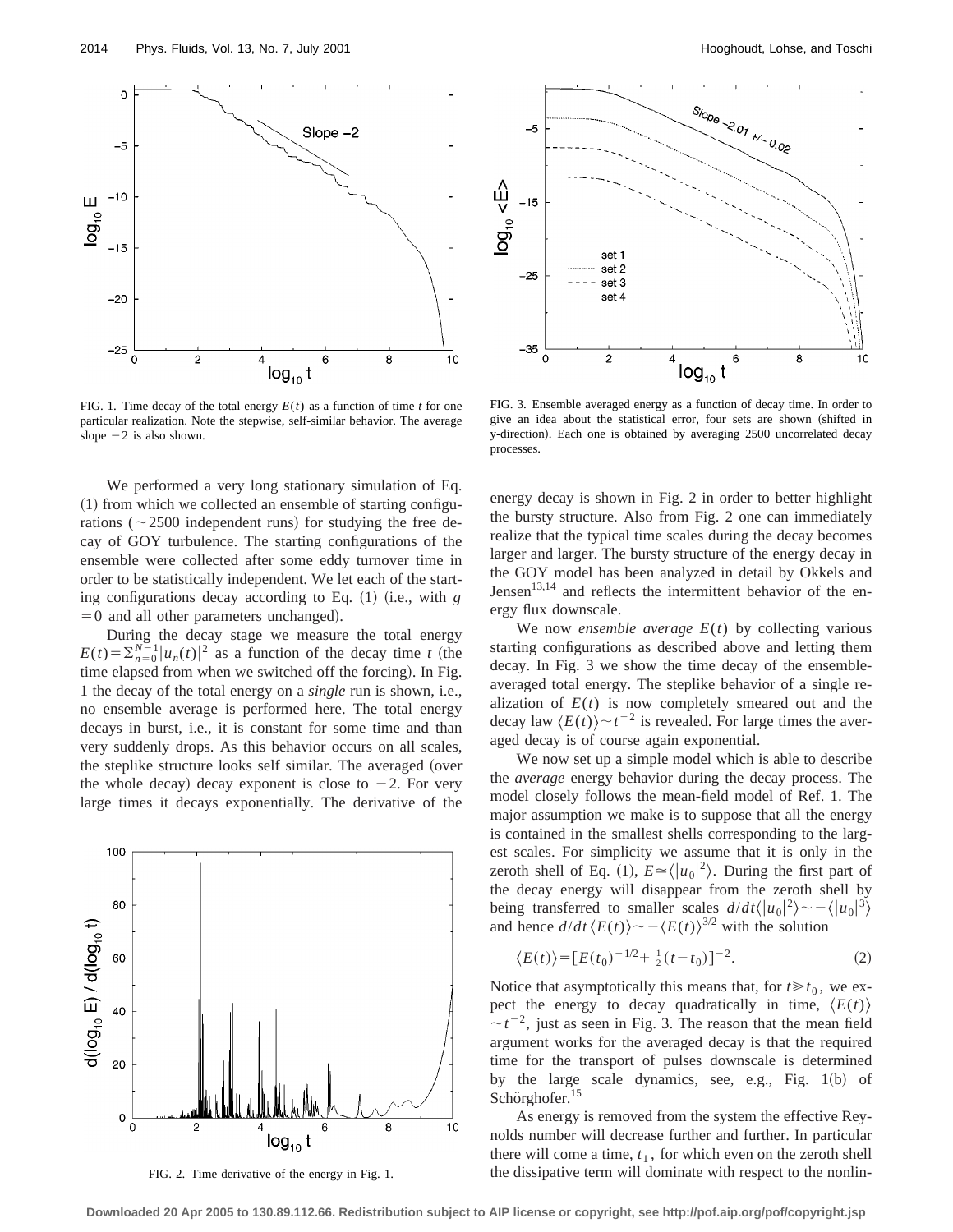

FIG. 4. Second order flux moment  $\Sigma_{n,2}$  at six different decay times. The upper curve is the original situation, the following curves reflect the situation one, two, three, four, and five decades in time later. Besides ensemble averaging over 2500 ensembles, the respective data are also averaged over one tenth of a decade in time.

ear term in Eq.  $(1)$ . From that moment on, the equation for the energy decay will be  $\frac{1}{2} \langle | \dot{u}_0 |^2 \rangle \approx - \nu k_0^2 \langle |u_0|^2 \rangle$  and hence  $d/dt \langle E(t) \rangle \sim - \nu k_0^2 \langle E(t) \rangle$  whose solution is an exponential damping,

$$
\langle E(t) \rangle = E(t_1) \cdot \exp[-2\nu k_0^2(t - t_1)]. \tag{3}
$$

As seen from Fig. 3, Eqs.  $(2)$  and  $(3)$  correctly describe the respective short and long term behavior of the energy decay.

### **III. INTERMITTENCY IN DECAYING TURBULENCE**

The time behavior of an individual decay process is complicated because of the bursty structure of the decay; see Fig. 2. The presence of bursts is an essential feature of intermittency. During the decay process both the intensities of the bursts decrease and their duration increase orders of magnitudes.

The question now is if or not the statistical properties of the turbulent fluctuations remain the same during the decay process. To answer this question we study the k-scaling of higher order moments. Rather than calculating the scaling of moments of the velocity  $u_n$  itself, which within the GOY model shows unphysical period 2 and period 3 oscillations,<sup>12</sup> we focus on the scaling of energy flux moments<sup>12</sup>  $\sum_{n,p}$ ,

$$
\sum_{n,p}(t) = \langle | \mathcal{I}(u_n u_{n+1} u_{n+2} + \frac{1}{4} u_{n-1} u_n u_{n+1}) |^p \rangle. \tag{4}
$$

Here *I* denotes the imaginary part. The  $\Sigma_{n,p}$  are free of the period 2 and period 3 artifacts in the spectrum and show very clean scaling properties.<sup>12</sup> With the angular brackets  $\langle \cdots \rangle$ we again denote ensemble average conditioned to a given decay time *t*. However, to obtain better statistics, here we had in addition to average over a short period of time. We chose a tenth of a decade and the given times refer to the *end* of that small time interval.

The numerical results are shown in Fig. 4 where we have plotted various moments of the fluxes as a function of decay time. One evident feature is the decrease of the Reynolds



FIG. 5. Ratio of  $\Sigma_{n,6}(t)$  to  $\Sigma_{n,6}(t_0)$  one, two, three, four, and five decades after  $t_0$  when the decay started. For clarity the curves are again shifted in y-direction.

number as the decay goes on. This results from the strong increase of the dissipative scale and consequently the shortening of the inertial range. In the remaining inertial subrange (ISR) the slope looks very similar, but whether it really is the same cannot yet be judged from this type of plot.

Therefore, in order to explore whether the scaling in the forced and in the unforced cases are really the same, we calculate the ratio between powers of the fluxes computed at different decay times, see Fig. 5. Though in the forced case the forcing is limited to the zeroth shell, slight deviations spread over the first three shells or so. However, in the ISR the scaling properties and thus the intermittency really seem to be the same, within statistical errors. Note that getting this conclusion from DNS would be very hard, due to the small extension of the inertial subrange.

This result on the lack of dependence of intermittency on the forcing resembles analogous conclusions from analyzing the effect of the viscous subrange on the ISR scaling: For both the GOY model and also for DNS, She and co-workers<sup>16,17</sup> found the same degree of ISR intermittency, independent of whether normal or hyperviscosity was employed. Moreover, Benzi *et al.*<sup>18</sup> tested the independence of intermittency from various eddy viscosity models within GOY treelike models. Only slightly beyond the onset of turbulence may there be a small dependence on the type of viscosity within the GOY model.<sup>19</sup>

#### **IV. KICKED TURBULENCE**

Kicked turbulence has been analyzed within the framework of a mean field theory.<sup>2</sup> In the kicked case the GOY model is forced with a deltalike (in time) forcing  $g \delta_{n,0}$  with frequency *f*. With deltalike forcing we mean that the forcing  $g \delta_{n,0}$  is periodically turned on for a small time  $\Delta t_{\text{kick}}$  $\leq f^{-1}$ . The presence of the forcing will sustain the energy flux. The turbulence level achieved in kicked turbulence depends on both the forcing strength  $A = g \Delta t_{\text{kick}}$  and the forc-

**Downloaded 20 Apr 2005 to 130.89.112.66. Redistribution subject to AIP license or copyright, see http://pof.aip.org/pof/copyright.jsp**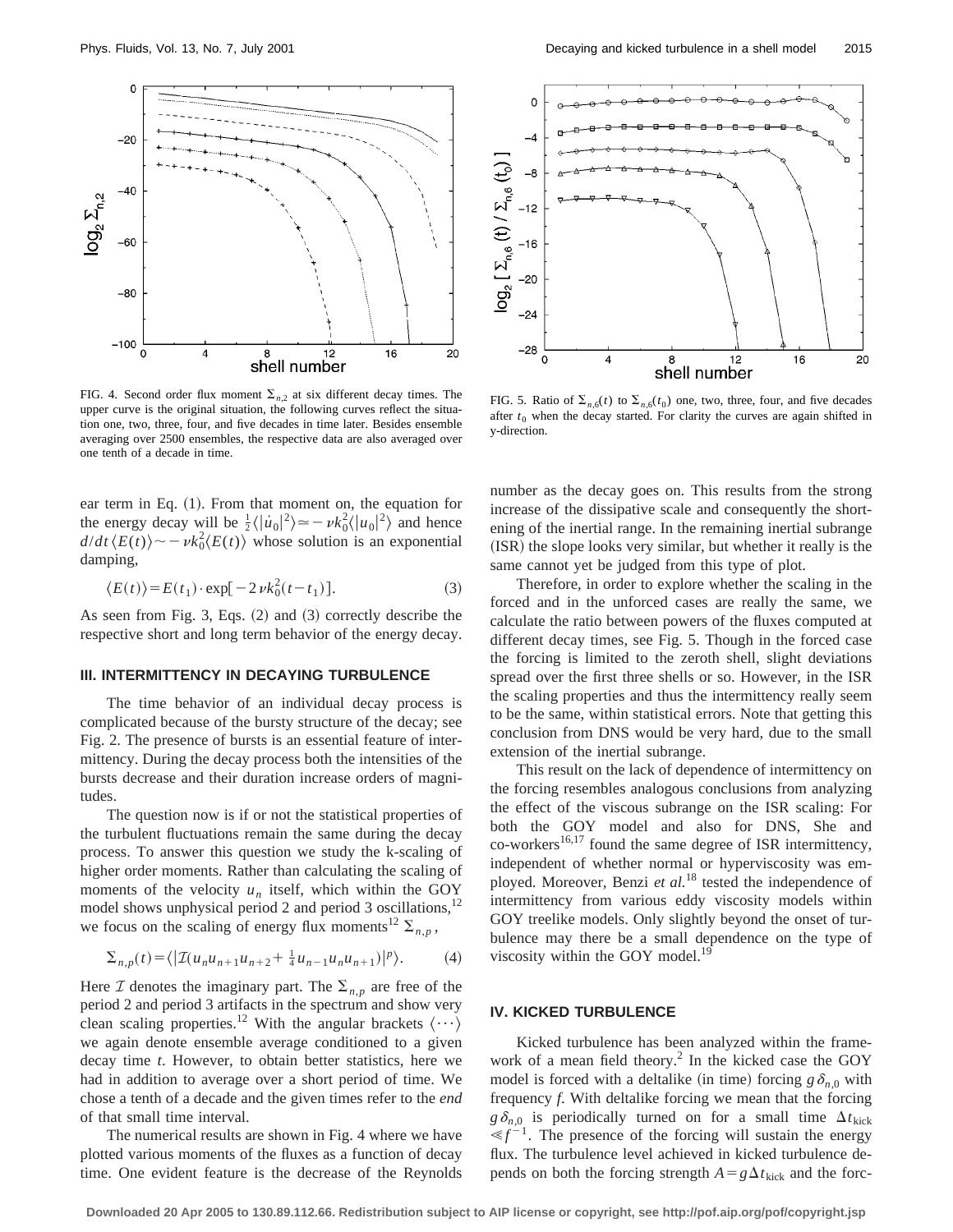

FIG. 6. (a) Total energy in the GOY as a function of time, in the laminar regime  $(f=6 \cdot 10^{-6}, A=0.01)$ . (b) Closely after the laminar regime (*f*  $=1.10^{-4}$ ,  $A=0.01$ ). (c) Close to the turbulent regime  $(f=1 \cdot 10^{-3}, A)$  $(50.01)$ . (d) In the turbulent regime  $(f=1.5\cdot 10^{-1}, A=0.01).$ 

ing frequency *f*. We employ the GOY model dynamics to explore this dependency beyond the simple mean field approach of Ref. 2.

The qualitative behavior of the energy, as a function of kicking frequency, can be seen in Fig.  $6$ . In Fig.  $6(a)$  we can see the energy behavior in the laminar regime. After each kick the system jumps at (almost) constant upper levels. From this value it then decays for a long period before another kick is applied.

In Fig.  $6(b)$  we are in the transition regime toward turbulence. The time between two kicks has been decreased as compared to Fig.  $6(a)$  and hence the system does not have sufficient time to fully relax. The kicks still heavily influence the macroscopic behavior.

In Fig.  $6(c)$  the kicking frequency has been further increased and we are close to the turbulent regime. We see regions where the energy starts to pile up for a while, after which it relaxes very fast through bursts of energy. The macroscopic energy behavior is described by a competition between the kicking (with timescale  $1/f$ ) and the energy decay between the kicks (with the time scale of the large eddy turnover time).

In Fig.  $6(d)$  we are in the fully turbulent regime. Here the individual kicks are no longer important for the macroscopic energy behavior and they act as a sort of average constant forcing. This case nearly corresponds to the case of continuous forcing. Energy can build up over many kicking timescales before it is released through an energy burst, whenever the phase relation is appropriate.<sup>13,20</sup> This behavior is the analog to the bursty structure of Figs. 1 and 2 in the decaying case: Energy can only be transported downscale if the phase relations happen to be appropriate.<sup>13</sup> If not, an energy plateau forms in the decaying case or the energy piles up in the kicked case.

To get the dependence of the total energy just before the kick  $(E_l)$  and just after the kick  $(E_u)$  as a function of the kicking frequency and the kicking strength we again performed ensemble averages of many realizations. In Fig. 7 we show  $E_l$  and  $E_u$  as a function of *f* for three different forcing strengths  $A$ . Just as in the mean field case<sup>2</sup> three regimes can



FIG. 7. Numerical computation of the energy levels.  $E_l$  (lower curves) and  $E_u$  (upper curves) as a function of the frequency *f* for three different kicking strengths *A*. For large *f* the slope is roughly  $E_u \sim E_l \sim f$ .

**Downloaded 20 Apr 2005 to 130.89.112.66. Redistribution subject to AIP license or copyright, see http://pof.aip.org/pof/copyright.jsp**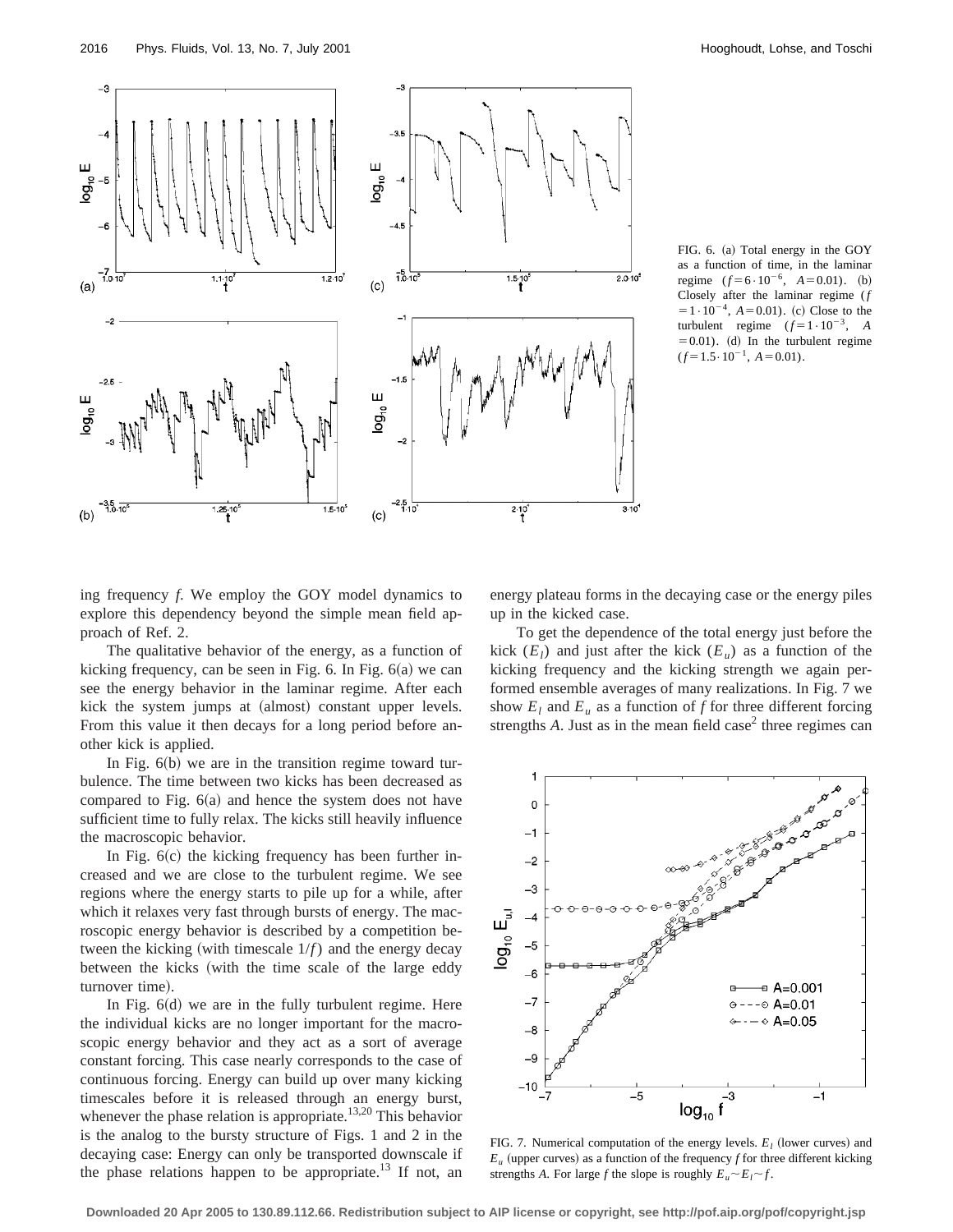be seen: (i) A laminar regime in which the upper energy level is constant and corresponds to the total energy input during the kick and where the time between the kicks is sufficiently large so that the energy completely decays; (ii) a transitional regime; and (iii) a turbulent regime where the average upper and lower energy level are equal as the forcing is experienced as a continuous forcing. The energy levels roughly scale with  $f<sup>1</sup>$ . In the last regime the features are different from those of the third regime in the mean field theory<sup>2</sup> where the average energy of the lower level is always less than that of the upper level. The reason is that in the dynamical model energy can build up over many forcing periods due to phase blocking. Therefore, it is experienced as a continuous forcing.

Nevertheless, at least the scaling can be obtained by a similar argument as employed in the mean field theory: $2$  If the energy of the GOY can be (roughly) approximated by the energy contained in the largest shell,  $E_l \sim \langle |u_0|^2 \rangle$ , then directly after the kick it will be  $E_u \sim \langle |u_0 + g \Delta t_{\text{kick}}|^2 \rangle = \langle |u_0|$  $+A|^2$ )= $E_l + 2A\sqrt{E_l} + A^2$ . Between two kicks the system is freely decaying. Therefore we can apply in between two kicks the mean field result of Refs. 1 and 2 to connect  $E_u$  and  $E_l$ . If the decay starts from an energy value  $E_u$ , after a time  $1/f$ , when the next kick is applied, the energy will be decayed to  $E_l$ . The two energy levels are connected through the equation $1,2$ 

$$
\frac{1}{f\tau} = 3[F(\text{Re}(E_l)) - F(\text{Re}(E_u))].\tag{5}
$$

Here the function  $F(\text{Re})$  is defined as<sup>1</sup>

$$
F(\text{Re}) = \frac{1}{2 \text{ Re}^2} \{ -\gamma + \sqrt{\gamma^2 + \text{Re}^2} \} + \frac{1}{2 \gamma} \left\{ \frac{\gamma + \sqrt{\gamma^2 + \text{Re}^2}}{\text{Re}} \right\},\tag{6}
$$

with  $\gamma=9$ . The Reynolds number and the energy in the GOY are connected by  $\text{Re}(E(t)) = \sqrt{\frac{2}{3}}[L\sqrt{E(t)/v}]$ . Here, *L* is the integral scale and  $\tau = L^2/\nu$  a viscous time scale.

Solving Eq.  $(5)$  we can find the value of the upper,  $E_u$ , and lower,  $E_l$ , energy levels as a function of the forcing strength *A* and frequency *f*. In Fig. 8 this dependence is plotted, revealing the basic features as in the numerical Fig. 7. For large Re $\gg \gamma$ , we have  $F(\text{Re})=1/\text{Re}$  and one finds  $E_u$  $\sim E_l \sim f$ , just as in the numerical case.

#### **V. CONCLUSIONS**

We summarize our main findings:

The GOY model is employed to study both decaying and periodically kicked turbulence. Energy is transferred toward the small scales in intermittent *bursts*, leading to stepwise behavior in the decaying case or energy pileups and subsequent bursts in the kicked case. In spite of this intermittent behavior, mean field arguments as developed in Refs. 1 and 2 are sufficient to account for the ensemble averaged energy decay  $\langle E(t) \rangle \sim t^{-2}$  or the parameter dependence  $E_u \sim E_l \sim f$ for the ensemble averaged total energy in the kicked case. The reason that mean field arguments work here is that the decay and the kicking is determined by the large scale dynamics.



FIG. 8. Energy levels  $E_u$  (upper curves) and  $E_l$  (lower curves) as a function of the frequency for three different kicking strength, as they follow from the dimensional argument given in the text.

For what concerns the statistical properties of decaying turbulence, our finding supports the idea that decaying turbulence has the same intermittency as stationary turbulence. In particular this finding allows us to conclude that at least in the GOY model ISR intermittency is independent on the forcing mechanism of turbulence. The only relevant dynamics during the decay process seems to be a shortening of the inertial range (decrease of Reynolds number) but leaving the same intermittency properties.

### **ACKNOWLEDGMENTS**

The authors thank L. Biferale for fruitful discussions. This work is part of the research program of the ''Stichting voor Fundamenteel Onderzoek der Materie (FOM)," which is financially supported by the ''Nederlandse Organisatie voor Wetenschappelijk Onderzoek (NWO)." This research was also supported in part by the European Union under Contract No. HPRN-CT-2000-00162 and by the German-Israeli Foundation (GIF).

- 2D. Lohse, ''Periodically kicked turbulence,'' Phys. Rev. E **62**, 4946  $(2000)$ .
- <sup>3</sup>H. Effnger and S. Grossmann, "Static structure function of turbulent flow from the Navier–Stokes equation,'' Z. Phys. B: Condens. Matter **66**, 289  $(1987).$
- <sup>4</sup>J. O. Hinze, *Turbulence* (McGraw-Hill, New York, 1975).
- <sup>5</sup>A. S. Monin and A. M. Yaglom, *Statistical Fluid Mechanics* (MIT Press, Cambridge, MA, 1975).
- 6M. Smith, R. J. Donelly, N. Goldenfeld, and W. F. Vinen, ''Decay of vorticity in homogeneous turbulence," Phys. Rev. Lett. 71, 2583 (1993). <sup>7</sup>G. L. Eyink and D. J. Thompson, "Free decay of turbulence and break-
- down of self-similarity," Phys. Fluids 12, 477 (2000). 8S. R. Stalp, L. Skrbek, and R. J. Donnelly, ''Decay of grid turbulence in a
- finite channel," Phys. Rev. Lett. **82**, 4831 (1999).
- 9T. Bohr, M. H. Jensen, G. Paladin, and A. Vulpiani, *Dynamical Systems* Approach to Turbulence (Cambridge University Press, Cambridge, 1998). <sup>10</sup>M. H. Jensen, G. Paladin, and A. Vulpiani, "Intermittency in a cascade
- model for 3-dimensional turbulence," Phys. Rev. A 43, 798 (1991).
- 11D. Pisarenko, L. Biferale, D. Courvoisier, U. Frisch, and M. Vergassola,

<sup>&</sup>lt;sup>1</sup>D. Lohse, "Crossover from high to low-Reynolds-number turbulence," Phys. Rev. Lett. **73**, 3223 (1994).